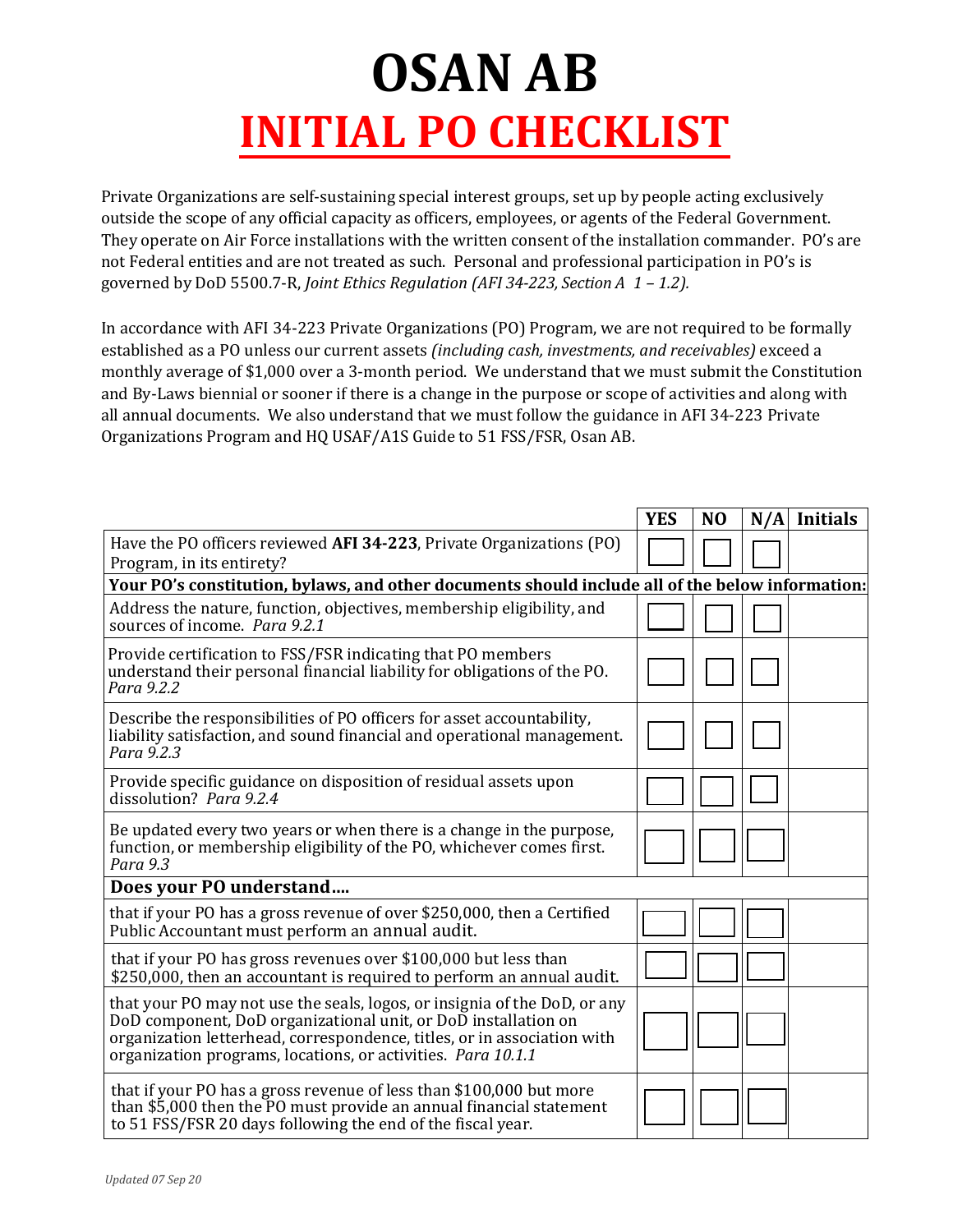| that PO's <b>must</b> have liability insurance unless the Installation<br>Commander waives the requirement. This will need to be reviewed<br>annually. Para 10.15                                                                                                                                                                                               |  |  |  |  |
|-----------------------------------------------------------------------------------------------------------------------------------------------------------------------------------------------------------------------------------------------------------------------------------------------------------------------------------------------------------------|--|--|--|--|
| that PO officers and members <b>must</b> report any signs of fraud or other<br>improprieties to the 51 FSS/CC. Para 10.18                                                                                                                                                                                                                                       |  |  |  |  |
| that PO's must furnish their own equipment, supplies, and other<br>materials. Para 11                                                                                                                                                                                                                                                                           |  |  |  |  |
| When a PO decides to dissolve or shut down:                                                                                                                                                                                                                                                                                                                     |  |  |  |  |
| PO must use its funds to satisfy any outstanding debts, liabilities, or<br>obligations. Para 12.1                                                                                                                                                                                                                                                               |  |  |  |  |
| Upon dissolution, PO's <b>must</b> dispose of the residual balance as decided<br>by the PO membership. Para 12.2                                                                                                                                                                                                                                                |  |  |  |  |
| PO's must notify the FSS/CC of the intent to dissolve the PO and<br>prepare a time-phased action plan to do so. Para 12.3                                                                                                                                                                                                                                       |  |  |  |  |
| If you want to fundraise on base:                                                                                                                                                                                                                                                                                                                               |  |  |  |  |
| Your PO must <b>prominently</b> display the following disclaimer on all<br>print and electronic media mentioning your PO's name, "THIS IS A<br>PRIVATE ORGANIZATION. IT IS NOT PART OF DEPARTMENT OF<br>DEFENSE OR ANY OF ITS COMPONENTS AND IT HAS NO<br><b>GOVERNMENTAL STATUS"</b> in order to confirm that your PO is not<br>part of the DoD. Para 10.1.2.3 |  |  |  |  |
| Fundraising Request must be submitted at least 3 weeks prior to the<br>event date. Do read "Osan AB PO handbook" before you submit.                                                                                                                                                                                                                             |  |  |  |  |

| $51$ FSS/FSR | Signature |
|--------------|-----------|
|              |           |
|              |           |

| 51 FW/JA Recommendation   | <b>Remarks:</b>  |
|---------------------------|------------------|
| <b>Recommend Approval</b> |                  |
| <b>Name</b>               | <b>Signature</b> |
|                           |                  |
|                           |                  |